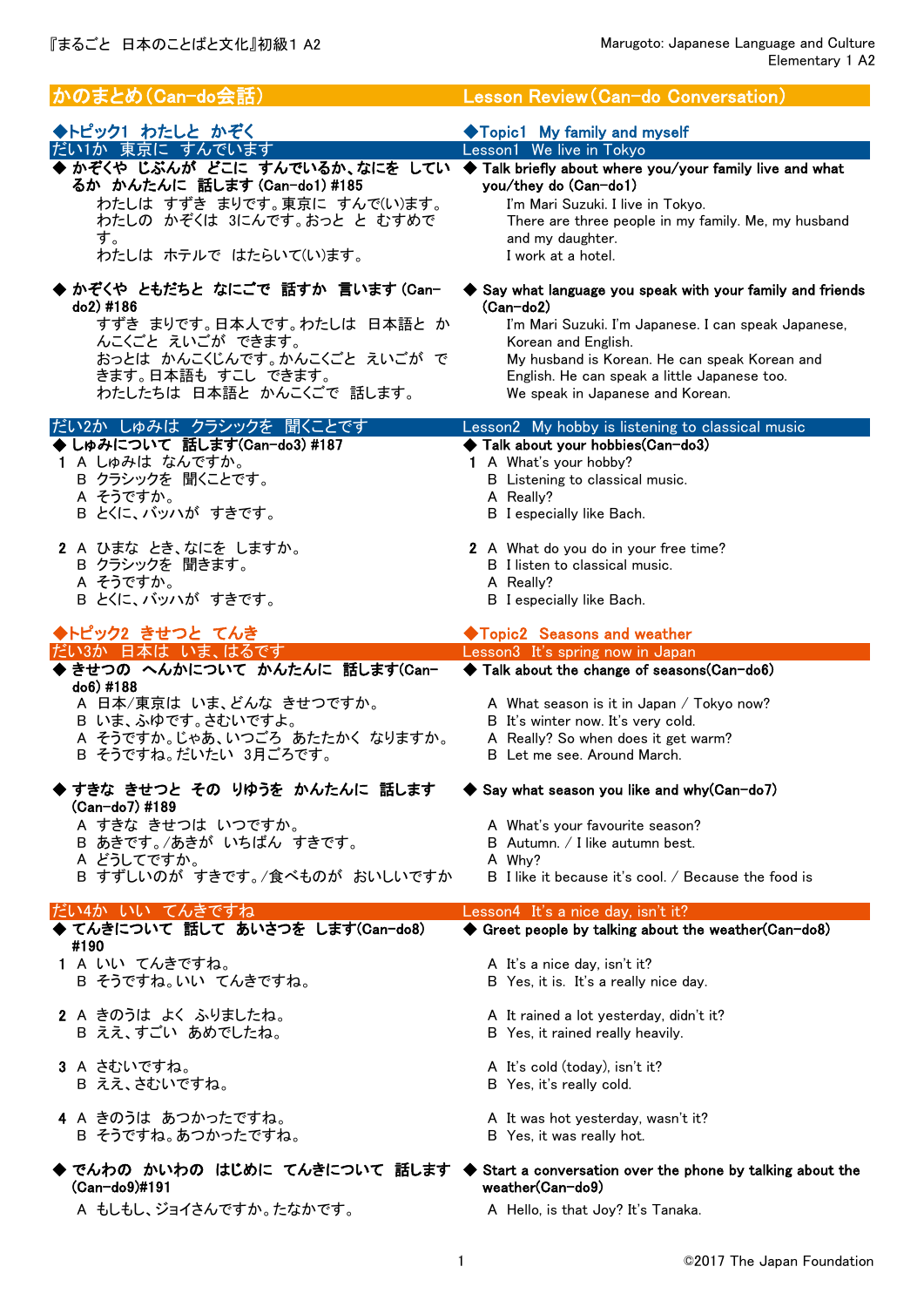こっちは いま、あめが ふってます。

B こっちは よく はれてます/いい てんきですよ。

- 『まるごと 日本のことばと文化』初級1 A2 Marugoto: Japanese Language and Culture Elementary 1 A2
	- B ああ、たなかさん、おげんきですか。 B Oh, Tanaka-san, how are you?
	- A はい、げんきです。<br>こっちは いま、あめが ふってます。 It's raining here at the moment.
		-
	- B たいへんですね。 B Oh no.
		- A How about over there?<br>B It's really sunny here. / It's a beautiful day.
	- A そうですか。 スペット インター・コール A Really?
		-

◆ ◆ ちずを 見ながら、じぶんの まちの おすすめの ばしょ/ A ここは JFタウンです。 A This is JF town.<br>B JFタウン? B JF town? B JFタウン? A はい。この あたり(に)は いろいろな みせが ありま す。 A Yes. There are a lot of different shops around here. B そうですか。 B Really? A にぎやかで、たのしいですよ。 <br>
A It's really lively and fun. B いいですね。 B Sounds great. ◆ ちずを 見ながら、ともだちが きょうみを もっている とこ ◆ B JFタウンは どの あたりですか。 <br>
B Where about is JF town? A この あたりです。みせや レストランが おおいです。 A It's around here. There are a lot of shops and restaurants. B そうですか。 インタン インタン B Really? A JFタウンは おしゃれだけど、ちょっと たかいですよ。 A JF town is fashionable but a little expensive. B わかりました。 B I see. ◆ ちかくの ぱしょへの 行きかたを 言います(Can- ◆ A すみません、はくぶつかんは どこですか。 A Excuse me, where's the museum? B 2つめの かどを みぎに まがって ください。 B Turn right at the second corner. A 2つめの かどを みぎですね。ありがとうございます。 A Right at the second corner. Thank you very much. ◆ あいてが 聞きまちがえた ことを なおします(Can- ◆ A すみません、はくぶつかんは どこですか。 A Excuse me, where's the museum? B 2つめの かどを みぎに まがって ください。 B Turn right at the second corner. A 1つめの かどを みぎですね。 インディング A Right at the first corner. B いいえ、1つめじゃなくて、2つめですよ。 B No, not the first corner, the second corner. A あ、2つめですね。どうも ありがとうございます。 A Oh, the second corner. Thank you very much. ◆ とおくに 見える たてものの とくちょうを 言います(Can- ◆ Describe the features of buildings seen in the distance A すみません、たいしかんに 行きたいんですが…。 A Excuse me, I'd like to go to the embassy. B たいしかん? あそこに しろくて 大きい たてものが 見えますね。 B The embassy? Can you see the white, big building over there? A はい。 A Yes. B たいしかんは あれです。まっすぐ行って、すぐですよ。 B That's the embassy. Go straight ahead and it's just there. A どうも ありがとうございます。 <br>
A Thank you very much. ◆ ともだちと まちあわせの じかんと ばしょについて 話し ◆ 1 A 日よう日、まちあわせは どうしますか。 1 A Where and when shall we meet on Sunday? B そうですね。10時に、JFホテルの ロビーは どうです B Right. How about in the lobby of JF Hotel at 10 ◆トピック3 わたしの まち Lesson5 This park is big and beautiful ◆Topic3 My town だい5か この こうえんは ひろくて、きれいです ちいきについて ともだちに 言います(Can-do10)#192 Tell a friend about a place/area of your recommendation, using a map of your town(Can-do10) do13)#195 ◆ Correct some information misunderstood by someone (Can-do13) do14)#196 (Can-do14) ◆トピック4 でかける ◆Topic4 Going out ろが どんな ところか、きを つける ことは なにか、言い ます(Can-do11)#193 Tell a friend what a place that he/she is interested in is like and what to be careful about, using a map(Can-do11) だい6か まっすぐ 行って ください Lesson6 Please go straight do12)#194 Tell someone how to get to a place nearby(Can-do12) だい7か 10時でも いいですか Lesson7 Is ten o'clock OK? ます(Can-do15)#197 Talk with a friend about the time and place you will meet (Can-do15)

- 
- 
- 
- 
- 
- か。
- A 10時に、JFホテルのロビーですね。わかりました。 A The lobby of JF Hotel at 10 o'clock. Got it.
- B じゃあ、また日よう日に。 B OK, see you on Sunday.
- o'clock?
	-
	-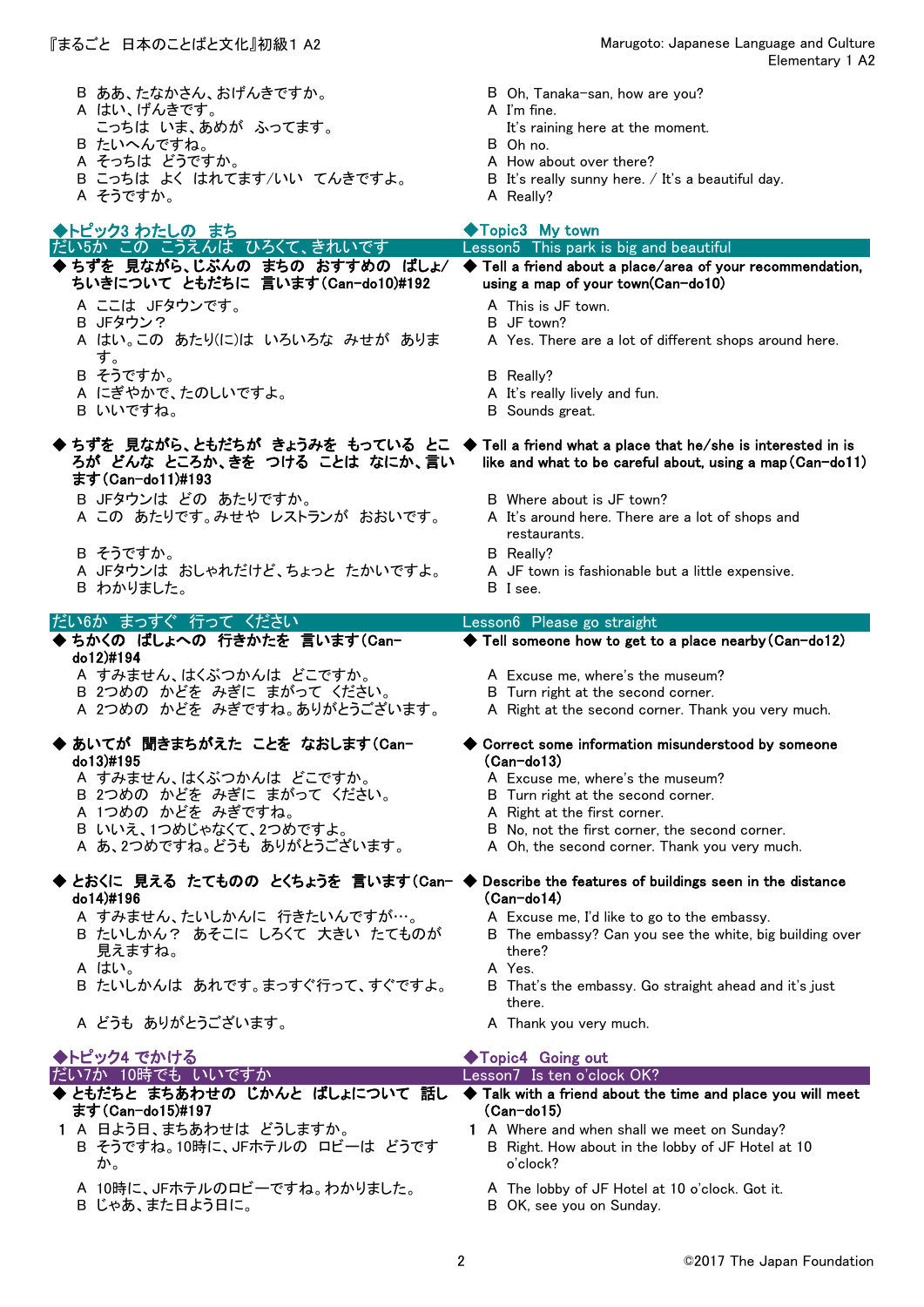- A じゃあ、また。 インタン A See you.
- 2 A 日よう日、まちあわせは どうしますか。 2 A Where and when shall we meet on Sunday? B そうですね。10時、JFホテルの ロビーは どうですか。 B Right. How about in the lobby of JF Hotel at 10
	-
	- B ええ、いいですよ。じゃあ、11時に、JFホテルで。 B Yes, sure. OK, JF Hotel at 11 o'clock. A じゃあ、また。
- ◆ おくれた りゆうを 言って あやまります(Can-do17)#198 ◆ Apologise for being late and give a reason(Can-do17) A おそく なって、すみません。ちょっと みちに まよって A Sorry I'm late. I got a bit lost. B だいじょうぶですよ。じゃあ、行きましょう。 B That's OK. Alright, let's go. A はい。 A OK.

たえます(Can-do18)#199

- - B いいえ、まだです。 B No, not yet.
	- A じゃあ、見に 行きませんか。よる、やけいが きれいで すよ。
	- B いいですね。行きましょう。/すみません。タワーは ちょっと…。
- 2 A もう タワーに 行きましたか。 <br>2 A Have you been to the tower yet? B はい、行きました。 B Yes, I have. A そうですか。じゃあ、どうぶつえんは? A Really? OK, how about the zoo?
- ◆ ともだちに よりみちを したいと 言います(Can- ◆ do19)#200
	- A あのう、ちょっと 水を 買いたいんですが…。 A Erm, I'd just like to buy some water.
	- B じゃあ、しょくじの あとで、みせに 行きましょう。 B OK, after eating let's go to the shop.
	- B いいえ。 B That's OK.

- ◆ ◆ いつ、なにごを べんきょうしたか 話します(Cando20)#201
- ◆ いままでに べんきょうした がいこくごについて 話します ◆ Talk about foreign languages you have studied(Can-(Can-do21)
	- A いままでに どんな がいこくごを べんきょうしました か。
	- B こうこうの とき、スペインごを べんきょうしました。 B I studied Spanish when I was at high school.
	- A そうですか。スペインごは どうですか。 <br>
	A Really? What was Spanish like?
	- B スペインごは ぶんぽうが かんたんです。/スペインご は 読むのが ちょっと むずかしいです。
	-
	-
- ◆ がいこくごの べんきょうについて こまった ◆ とき、だれかに たのみます/たのまれて こたえます (Can-do23)#202
	- A すみません、その じしょ、かして くださいませんか。/ かんじの 読みかたを おしえて くださいませんか。 B いいですよ。/すみません。いま、ちょっと…。 B Of course. / Sorry. Now isn't a good time.

- ます(Can-do24)#203
	- B 日本です。 B Japan.
- 
- 
- o'clock?
- A あのう、10時はちょっと…。11時でも いいですか。 A Erm, 10 o'clock might be a bit difficult. Would 11 o'clock be OK?<br>B Yes, sure. OK, JF Hotel at 11 o'clock.
	-
	-

- 
- 
- 

## だい8か もう やけいを 見に 行きましたか Lesson8 Have you been to see the night view yet?

◆ おすすめの ばしょに ともだちを さそいます/さそいに こ ◆ Invite a friend to visit a place of your recommendation / Respond to an invitation(Can-do18)

- 1 A もう タワーに 行きましたか。 <br>
1 A Have you been to the tower yet?
	-
	- A OK, would you like to go and see it? You can enjoy the beautiful night view.
	- B Great. Let's go. / Sorry. I don't really fancy the tower.
	-
	-
	-
	- $\blacklozenge$  Say that you would like to drop by somewhere(Cando19)
		-
		-
	- A すみません。 A Thank you.

## ◆トピック5 がいこくごと がいこくぶんか → → → → → Topic5 Languages and cultures of other countries

だい9か 日本語は はつおんが かんたんです Lesson9 Japanese is easy to pronounce

 $\blacklozenge$  Say what languages you have studied and when (Cando20)

# do21)

- A What foreign languages have you studied before?
- 
- 
- B The grammar is easy in Spanish. / Reading is a bit difficult in Spanish.
- A いまも できますか。 A Can you still speak Spanish now?
- B ええ、すこし できますよ。/いまは、ちょっと…。 B Yes, I can speak it a little. / No, I can't anymore.

## Ask someone for help to understand or to learn a foreign language / Respond to a request for help(Can-do23)

- A Excuse me, could you lend me that dictionary? / Could you teach me how to read kanji?
- 

## ◆ がいこくの ぶんかと じぶんとの かかわりについて 話し ◆ Talk about your involvement in the culture of another A どんな くにに きょうみが ありますか。 <br>
A Which countries are you interested in? だい10か いつか 日本に 行きたいです Lesson10 I'd like to go to Japan some day country(Can-do24)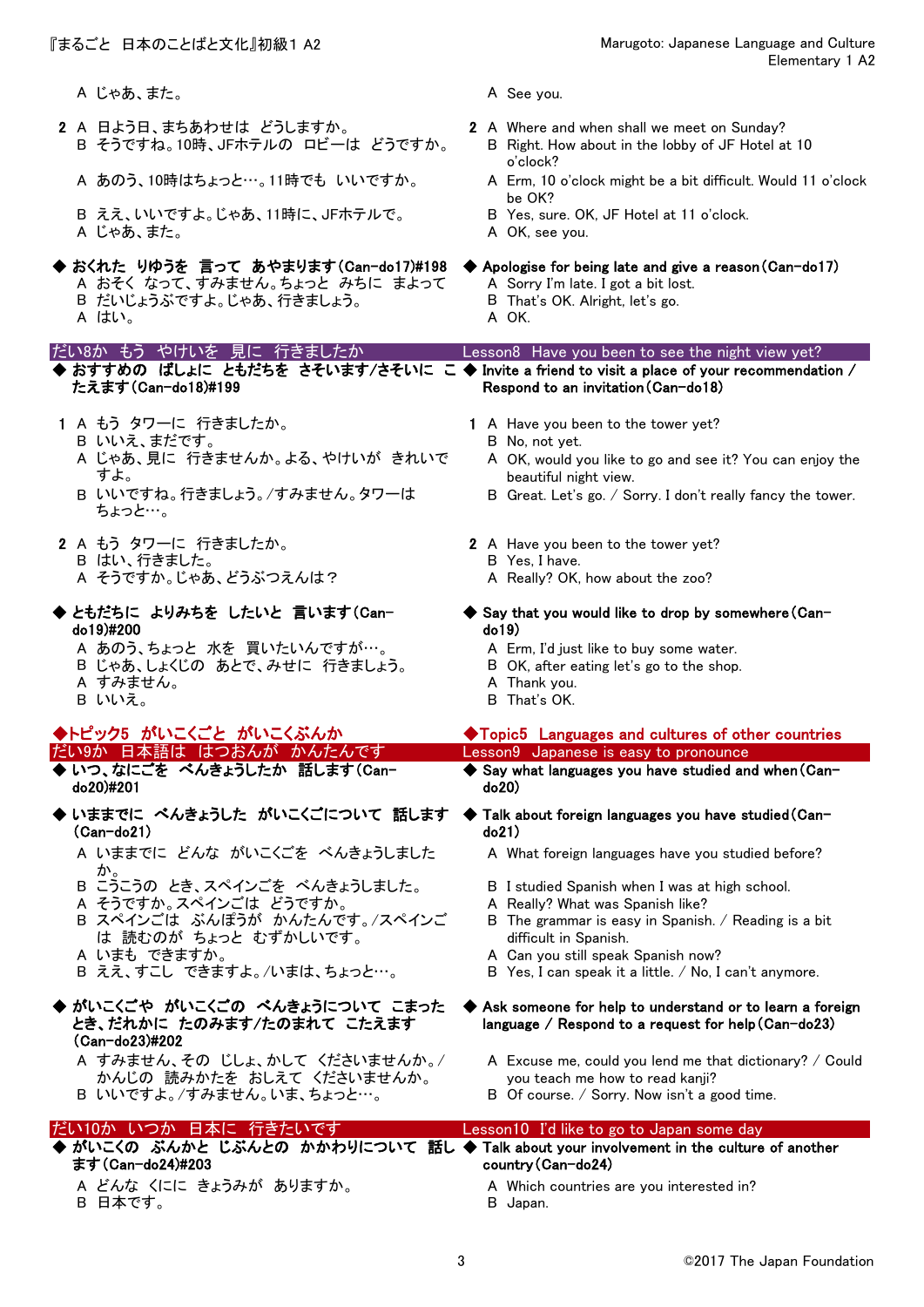わたしは しゅうに 1かい 日本語を べんきょうして (い)ます。<br>日本人の ともだちと ときどき 日本語で 話します。 しょうらい 日本に りゅうがくしたいです。 In the future I'd like to study in Japan. A そうですか。 A Is that so?

- 
- ◆ こまっている ひとに たすけを もうしでます。/もうしでを ◆ うけます(Can-do25)#204
	- A どうしたんですか。 <br>
	A What's the matter?
	- B えきに 行きたいんですが…。/みちが よく わかりませ ん。
	-
	- A いっしょに 行きましょうか。<br>B すみません。ありがとうございます。 B Thank you very much. B すみません。ありがとうございます。

## ◆トピック6 そとで 食べる ◆Topic6 Eating outdoors

# ◆ ピクニックに もっていく ものについて 話します(Can- ◆

- do27)#205
	-
	-
	-
	-
	-

# きに 聞きます/言います(Can-do29)#206

- 
- 
- 
- B わたしは なんでも いいです。 B Anything is OK for me. C じゃあ、おちゃに します(ね)。
- A,B はい、おねがいします。 <br>
A,B Yes, please.

# だい12か おいしそうですね Lesson12 It looks delicious

## ◆ よく しらない 食べものについて 話します(Can- ◆ do30)#207

- A それ、なんですか。おいしそうですね。 A What's that? It looks delicious.
- B 日本の おすしです。 B It's Japanese sushi.
- A おすしですか。/かんこくの キンパと にてます。 A Sushi? / It looks like Korean kinpa.
- B どうぞ、食べてみて ください。/あじは ちょっと ちがい ますよ。/あじも にてますよ。
- A じゃあ、1つ いただきます。 A OK, I'll try one.

## ◆ あじについて かんたんに コメントします(Can-do31)#208 ◆ Comment briefly on the taste of food(Can-do31) A やぎさん、よかったら サラダ、どうぞ。 <br>
A Have some salad if you like, Yagi-san.

- B はい、いただきます。この サラダ、ちょっと からくて、お いしいですね。
- 

## ◆ ともだちに 食べものを すすめます/すすめに こたえます ◆ Offer a dish to your friends / Respond to an offer(Can-(Can-do32)#209

- 1 A どうぞ、食べてみて ください。 1 A Go ahead and try some. B じゃあ、1つ いただきます。 B OK, I'll have one.
- B はい、いただきます。 B Thank you.

## 3 A もう すこし どうですか。 3 A How about a little more? B ありがとうございます。でも、もう おなかが いっぱいで す。/もう けっこうです。 A そうですか。 インタイム A Really?

4 A もう すこし どうですか。 4 A How about a little more?

I study Japanese once a week.

I sometimes speak Japanese with my Japanese friend.

## ◆ Offer help to someone with a problem /Accept an offer of help(Can-do25)

- 
- B I'd like to go to the station. / I don't know the way.
- 
- 

- C らいしゅうの ピクニック、食べものは どうしますか。 C What shall we do about food for next week's picnic? A わたしは サンドイッチ、もっていきます。 A I'm going to take sandwiches. C Aさんは サンドイッチですね。おねがいします。 C So you're taking sandwiches, A. B じゃあ、わたしは サラダ、もっていきます。 B OK, I'm going to take some salad. C Bさんは サラダですね。おねがいします。 C So you're taking salad, B. ◆ ピクニックの 食べものや 飲みものの きぼうを ぐたいて ◆ Ask/Say what specific food or drinks your friend/you C 飲みものは なにが いいですか。 C What drinks would you like? A わたしは おちゃが いいです。 <br>
A I'd like Japanese tea. だい11か なにを もっていきますか Lesson11 What are you going to take to the picnic? ◆ Discuss what to take for a picnic (Can-do27) would prefer for a picnic(Can-do29)
	-
	-
	-

Talk about food you don't know much about(Can-do30)

- 
- 
- 
- B Go ahead and try some. / It tastes a little different. / It tastes similar as well.
- 

- 
- B Thank you. This salad is delicious and spicy.
- A そうですか。もう すこし どうですか。 A Really? Would you like a little more?

# do32)

- 
- 2 A やぎさん、よかったら サラダ、どうぞ。 2 A Have some salad if you want, Yagi-san.
	- B Thank you very much, but I'm full. / I'm fine thank you.
		-
	- B じゃあ、もうすこし いただきます。 <br>B OK, thank you, I'll have a little more.

## ◆トピック7 しゅっちょう → → → → → Topic7 Business trips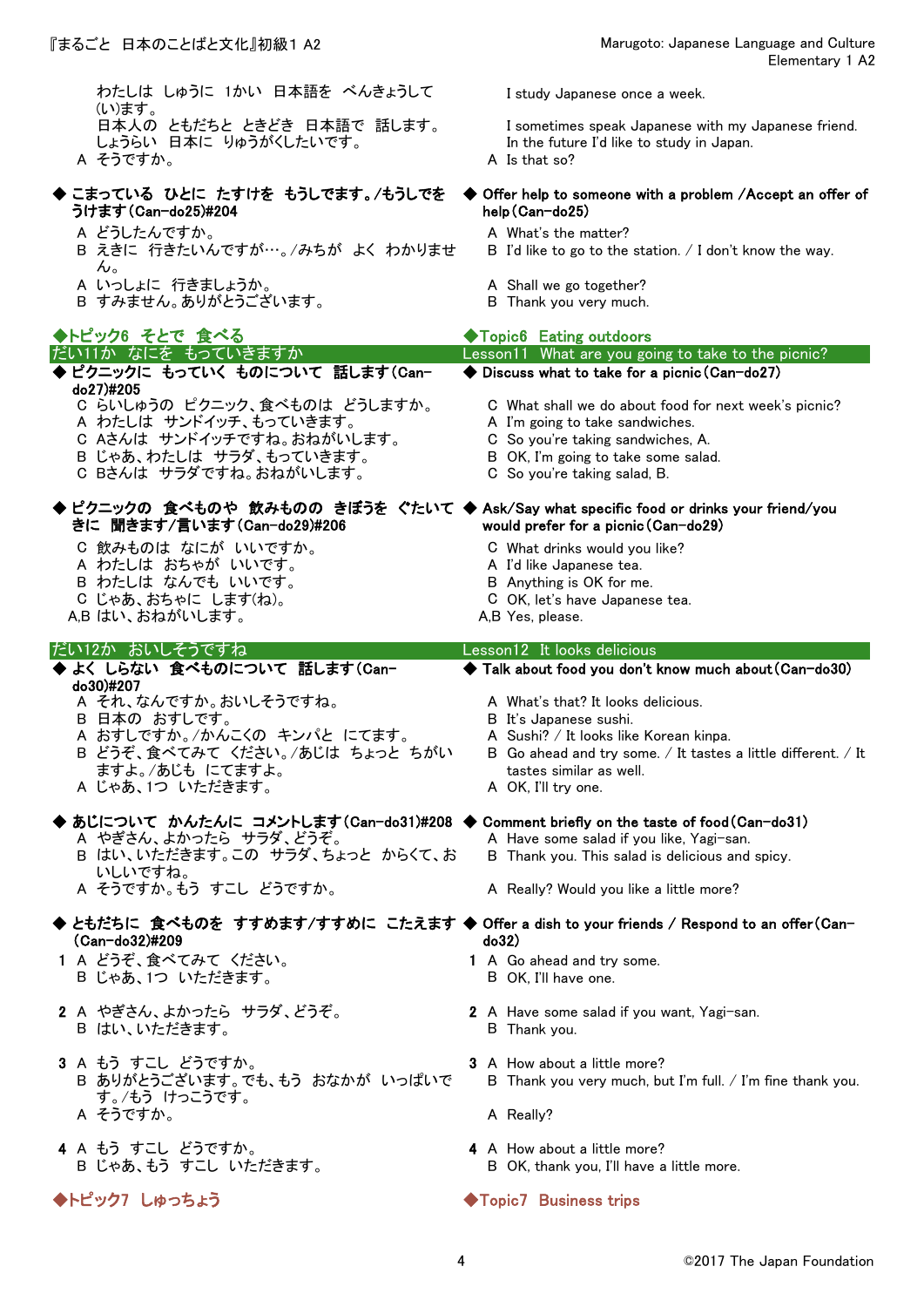| だい13か たなかさんに 会ったことが あります<br>◆ でむかえの ために、しゅっちょうで 来る ひとや 来る<br>日について 話します(Can-do33)#210<br>A タイラーさん、たなかさん(を)、しってますか。<br>B はい、しってます。/はい、会ったこと、あります。<br>いいえ、会ったこと、ありません。<br>A たなかさんが 12日に 来ます。くうこうに むかえに<br>行って ください。<br>B はい、わかりました。12日ですね。 | Lesson13 I have met Mr. Tanaka before<br>Talk about someone visiting your office on a business trip<br>and the date of his/her visit (Can-do33)<br>A Tyler-san, do you know Tanaka-san?<br>B Yes, I do. / Yes, I've met him before.<br>No, I've never met him.<br>A Tanaka-san is coming on the 12th. Could you go and<br>meet him at the airport?<br>B OK, I got it. On the 12th. |
|------------------------------------------------------------------------------------------------------------------------------------------------------------------------------------------------------------------------------------------|------------------------------------------------------------------------------------------------------------------------------------------------------------------------------------------------------------------------------------------------------------------------------------------------------------------------------------------------------------------------------------|
| ◆ でむかえの あいさつを します(Can-do34)#211<br>A ようこそ、たなかさん。おつかれさまでした。<br>B おまたせしました。でむかえ、ありがとうございます。<br>A フライトは いかがでしたか。/フライトは どうでしたか。<br>B かいてきでしたよ。/まあまあでした。<br>A そうですか。                                                                          | $\blacklozenge$ Greet a visitor arriving at the airport (Can-do34)<br>A Welcome to X, Tanaka-san. You must be tired. / Thank<br>you for coming all this way.<br>B Sorry to keep you waiting. Thank you for coming to<br>meet me.<br>A How was your flight?<br>B It was very comfortable. / It was OK.<br>A Really?                                                                 |
| ◆ ホテルの へやを チェックして、だいじょうぶか 言います<br>(Can-do35)#212<br>A ちょっと でんき、チェックします。<br>B あ、すみません。<br>A でんきは だいじょうぶです。<br>B そうですか。どうも ありがとう。                                                                                                          | ◆ Check the hotel room and tell your visitor if it is OK<br>$(Can-do35)$<br>A I'm just going to check the lights.<br>B Thank you very much.<br>A The lights are OK.<br>B Great. Thank you very much.                                                                                                                                                                               |
| だい14か これ、つかっても いいですか。                                                                                                                                                                                                                    | Lesson14 May I use this?                                                                                                                                                                                                                                                                                                                                                           |
| ◆ かいしゃの スタッフを しょうかいします(Can-do37)#213<br>A こちらは ひしょの キャシーさんです。<br>B たなかです。どうぞ よろしく。<br>C こちらこそ、どうぞ よろしく。<br>A キャシーさんは 日本語、ぺらぺらです。/すこし できま<br>す。<br>B そうですか。                                                                               | $\blacklozenge$ Introduce your colleagues to a visitor (Can-do37)<br>A This is the secretary, Cathy.<br>B I'm Tanaka. Nice to meet you.<br>C Nice to meet you too.<br>A Cathy is fluent in Japanese. / Cathy can speak a little<br>Japanese.<br>B Really?                                                                                                                          |
| ◆ オフィスの ものを つかっても いいか 聞きます(Can-<br>do38)#214<br>A すみません、コンピューター、かりても いいですか。<br>B はい、どうぞ。/すみません。いま、こわれてます。/い<br>ま、つかってます。                                                                                                                 | ◆ Ask to use things in the office (Can-do38)<br>A Excuse me, could I borrow a computer?<br>B Sure, go ahead. / I'm sorry. It's broken at the moment.<br>/ Someone's using it at the moment.                                                                                                                                                                                        |
| ◆ みおくりの あいさつを します(Can-do39)#215<br>A タイラーさん、みおくり、ありがとうございました。おせわ<br>に なりました。<br>B いいえ。ほんしゃの みなさんに よろしく おつたえくだ<br>さい。<br>A わかりました。それじゃあ、また。                                                                                               | $\blacktriangleright$ See a visitor off at the airport with some parting phrases<br>$(Can-do39)$<br>A Thank you very much for seeing me off, Tyler-san.<br>Thank you for taking care of me.<br>B Not at all. Send my regards to everyone at head office.<br>A OK, I will. See you again.                                                                                           |
| ◆トピック8 けんこう                                                                                                                                                                                                                              | ◆Topic8 Staying healthy                                                                                                                                                                                                                                                                                                                                                            |
|                                                                                                                                                                                                                                          |                                                                                                                                                                                                                                                                                                                                                                                    |
| だい15か たいそうすると いいですよ<br>◆ ともだちに からだの ぐあいを 聞きます/こたえます<br>(Can-do41)#216<br>A どうしたんですか。<br>B ちょっと くびが いたいんです。<br>A だいじょうぶですか。                                                                                                               | Lesson15 How about doing some exercise?<br>$\blacklozenge$ Ask a friend how he/she is feeling / Answer how you are<br>feeling (Can-do41)<br>A What's the matter?<br>B My neck's a bit sore.<br>A Are you OK?                                                                                                                                                                       |
| ◆ かんたんな たいそうの しかたを 聞きます/言います<br>(Can-do42)#217<br>1 A かたの たいそうです。こうやって ゆっくり かたを ま<br>わして ください。<br>B かたを ゆっくり まわします。<br>A どうですか。                                                                                                          | $\blacklozenge$ Listen to/Say how to do some easy exercises (Can-do42)<br>1 A This is an exercise for your shoulders. Slowly rotate<br>your shoulders like this.<br>B Slowly rotate my shoulders.<br>A How is it?                                                                                                                                                                  |

- B きもちが いいです。 <br>
B It feels good.
	- 5 ©2017 The Japan Foundation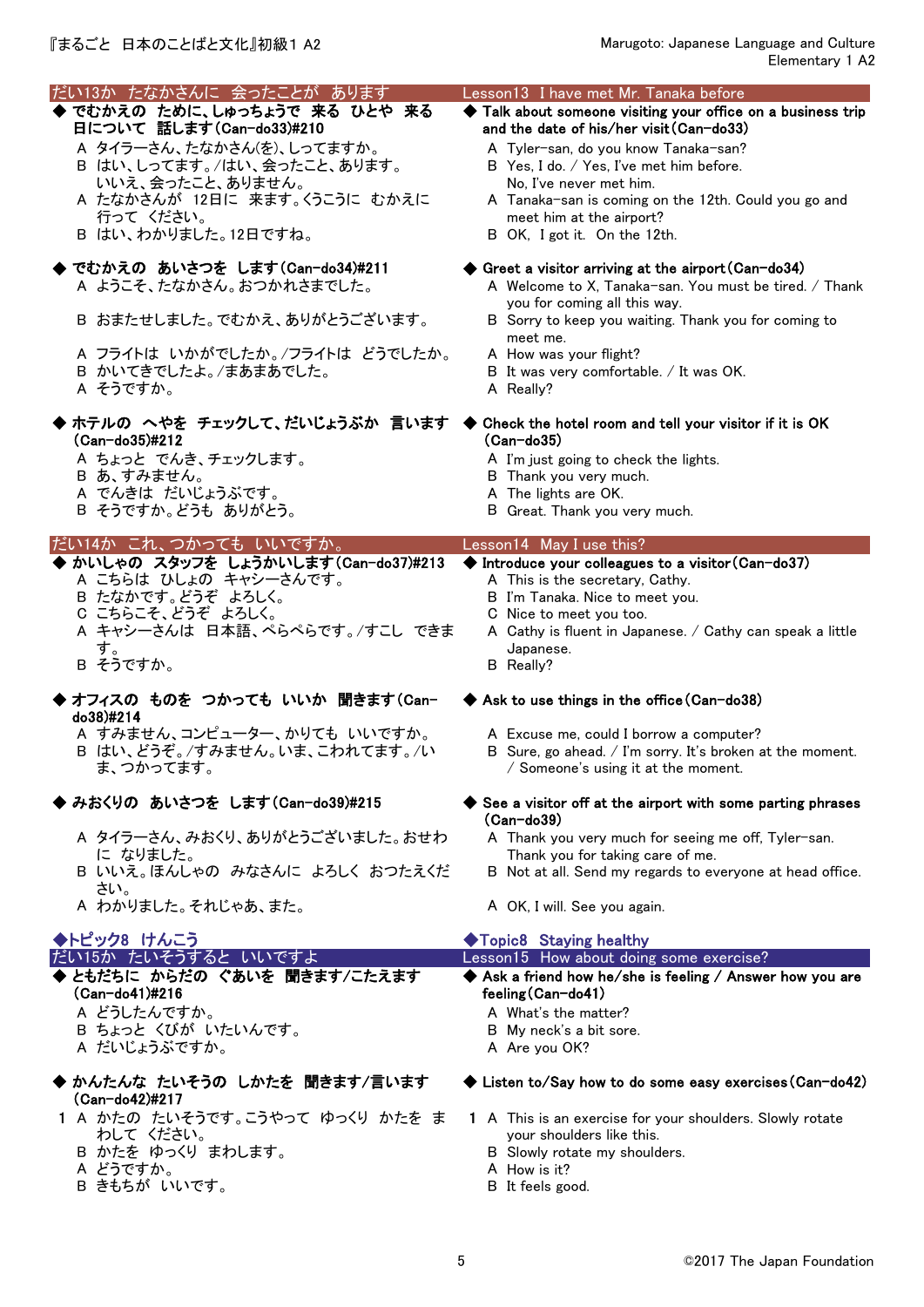|                                                                                                                                                                                                                                                        | Elementary 1 A2                                                                                                                                                                                                                                                                                                                                          |
|--------------------------------------------------------------------------------------------------------------------------------------------------------------------------------------------------------------------------------------------------------|----------------------------------------------------------------------------------------------------------------------------------------------------------------------------------------------------------------------------------------------------------------------------------------------------------------------------------------------------------|
| 2 A どうですか。<br>B あ、ちょっと いたいです。<br>A あまり、むりを しないで くださいね。<br>◆ からだに いいことを すすめます (Can-do43)#218<br>A どうしたんですか。<br>B ちょっと おなかが いたいんです。<br>A だいじょうぶですか。ねる まえに、 この くすりを 飲<br>むと いいですよ。<br>B ありがとうございます。                                                       | 2 A How is it?<br>B It's a bit sore.<br>A Don't overdo it.<br>$\blacklozenge$ Suggest something good for the health (Can-do43)<br>A What's the matter?<br>B My stomach's a bit sore.<br>A Are you OK? You should take this medicine before<br>going to bed.<br>B Thank you very much.                                                                    |
| だい16か はしったり、およいだり しています                                                                                                                                                                                                                                | Lesson16 I go running and swimming                                                                                                                                                                                                                                                                                                                       |
| ◆ けんこうの ために している ことを かんたんに 話しま<br>す (Can-do44)#219<br>1 A けんこうの ために なにか してますか。<br>B はい、ヨガを してます。/はい、ヨガを したり、トレーニ<br>ングを したり してます。<br>A そうですか。どのぐらい してますか。<br>B まいにちです。/トレーニングは しゅうに 2かいです。<br>A そうですか。<br>2 A けんこうの ために なにか してますか。<br>B いいえ、なにも してません。 | Talk briefly about what you usually do to stay healthy<br>$(Can-do44)$<br>1 A Do you do anything to stay healthy?<br>B Yes, I do yoga. / Yes, I do yoga and weight training.<br>A Really? How often do you do it?<br>B Every day. / I do weight training twice a week.<br>A Really?<br>2 A Do you do anything to stay fit?<br>B No, I don't do anything. |
| A そうですか。<br>◆ アンケートの けっかを かんたんな ことばで はっぴょう ◆ Make a simple presentation about the results of a<br>します (Can-do46)#220<br>Aグループの こたえを 言います。<br>スポーツを よく する ひとは 3にんです。<br>ときどき する ひとは フにんです。<br>しない ひとは 5にんです。                                            | A Really?<br>questionnaire (Can-do46)<br>I'm going to give A group's answers.<br>Three people often do sport.<br>Seven people sometimes do sport.<br>Five people don't do sport.                                                                                                                                                                         |
|                                                                                                                                                                                                                                                        |                                                                                                                                                                                                                                                                                                                                                          |
| ◆トピック9 おいわい                                                                                                                                                                                                                                            | ◆Topic9 Celebrations                                                                                                                                                                                                                                                                                                                                     |
| だい17か たんじょう日に もらったんです                                                                                                                                                                                                                                  | Lesson17 I got this for my birthday                                                                                                                                                                                                                                                                                                                      |
| ◆ ともだちの もちものを ほめます (Can-do47)#221<br>◆じぶんの もちものについて、いつ、だれに もらったかなど ◆ Talk about your things, saying when and from whom you<br>を かんたんに 話します(Can-do48)<br>A その ネックレス、すてきですね。<br>B これ、たんじょうびに かれに もらったんです。<br>A そうですか。いいですね。<br>B ありがとうございます。             | ◆ Compliment a friend on his/her things (Can-do47)<br>got them (Can-do48)<br>A That necklace is lovely.<br>B I got it from my boyfriend for my birthday.<br>A Really? It's very nice.<br>B Thank you very much.                                                                                                                                          |
| ◆ じぶんの くにの プレゼントの しゅうかんについて かん ◆ Talk briefly about the custom of present-giving in your<br>たんに 話します(Can-do49)#222                                                                                                                                     | country (Can-do49)                                                                                                                                                                                                                                                                                                                                       |
| A よしださんは/日本では、けっこんの おいわいに どん<br>な ものを あげますか。<br>B えとか とけいを あげます。<br>/へやに かざる ものが おおいです。たとえば、えとか<br>とけいです。                                                                                                                                              | A Yoshida-san, what do you / In Japan, what do people<br>give for wedding presents?<br>B Pictures and clocks.<br>Things for decorating rooms are common. For example,<br>pictures and clocks.                                                                                                                                                            |
| だい18か パーティーが いいと おもいます                                                                                                                                                                                                                                 | Lesson18 I think a party is a good idea                                                                                                                                                                                                                                                                                                                  |
| ♦ ともだちの おいわいを なんに するか 話します(Can-                                                                                                                                                                                                                        | ♦ Discuss what to do for a friend's celebrations (Can-do50)                                                                                                                                                                                                                                                                                              |
| do50)#223<br>A あべさんの けっこんの おいわい、どうしますか。<br>B パーティーが いいと 思います。<br>A パーティーですか。<br>B ええ、あべさん、みんなと 話したいと 言ってました。<br>A いいですね。                                                                                                                               | A What shall we do to celebrate Abe-san's wedding?<br>B I think a party would be good.<br>A A party?<br>B Yes, Abe-san said she'd like to talk to everyone.<br>A Great.                                                                                                                                                                                  |
| ◆ プレゼントを もらって おれいを 言います(Can-<br>do53)#224                                                                                                                                                                                                              | $\blacklozenge$ Thank someone for a present you receive (Can-do53)                                                                                                                                                                                                                                                                                       |